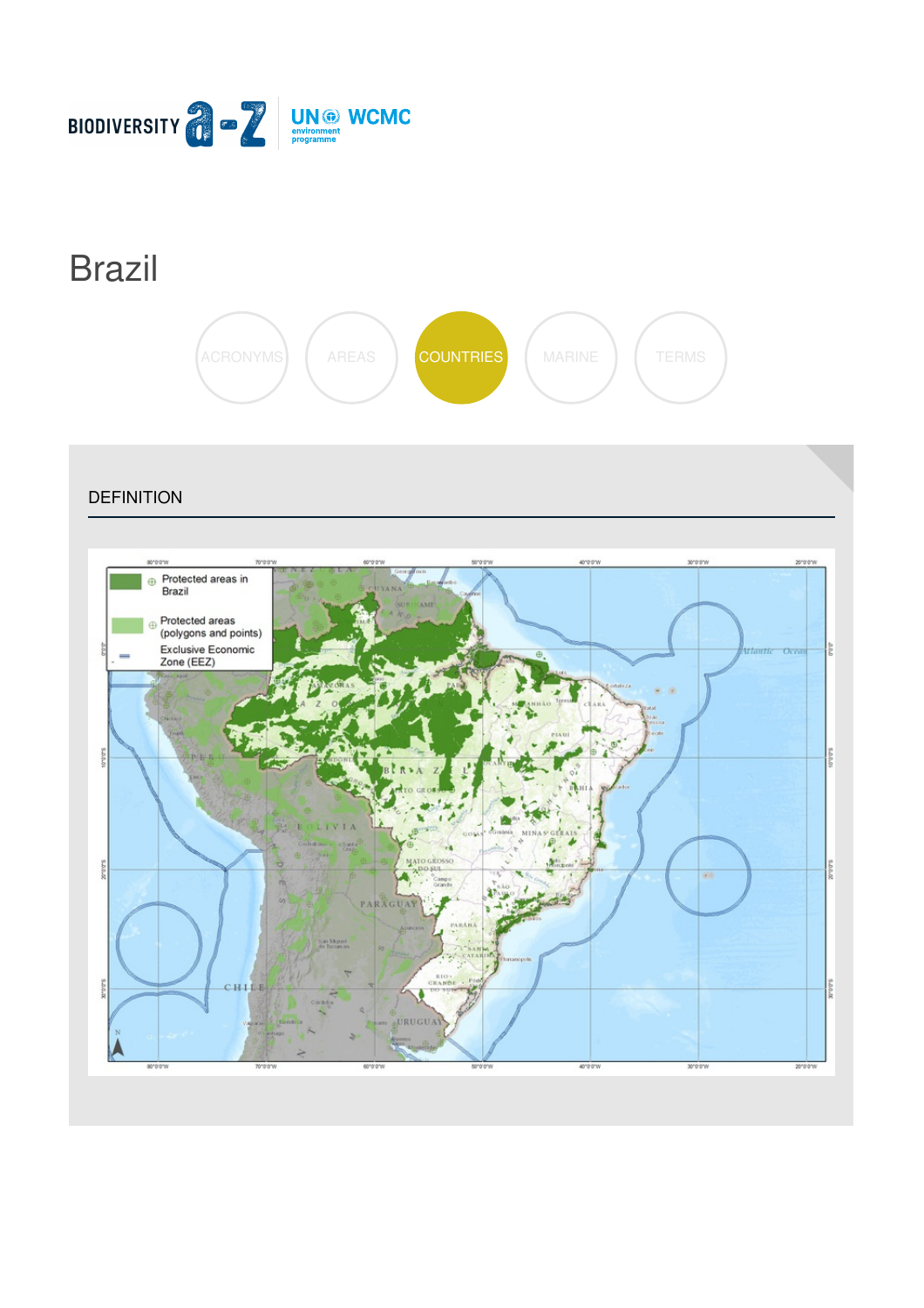## [PROTECTED](javascript:void(0)) AREAS

| Protected areas designated under international conventions and agreements |   |  |
|---------------------------------------------------------------------------|---|--|
| <b>World Heritage sites</b>                                               | ✔ |  |
| <b>Natural</b>                                                            | ✔ |  |
| Cultural                                                                  |   |  |
| <b>Mixed</b>                                                              |   |  |
| Ramsar sites (Wetlands of International Importance)                       | ✔ |  |
| <b>Man and the Biosphere Reserves</b>                                     | ✔ |  |
| <b>National-level protected areas</b>                                     |   |  |
| <b>IUCN Protected Area Management Categories</b>                          | ✔ |  |
| $l$ a                                                                     |   |  |
| $\underline{\mathsf{lb}}$                                                 |   |  |
| Щ                                                                         | ✔ |  |
| Ш                                                                         | ✔ |  |
| <u>IV</u>                                                                 | ✔ |  |
| $\underline{\mathsf{V}}$                                                  |   |  |
| $\underline{\mathsf{V}}$                                                  |   |  |
| Not Assigned or Not Reported                                              |   |  |

### BIODIVERSITY [DESIGNATIONS](javascript:void(0))

Biodiversity designations represent the sites or regions that have been identified as important for biodiversity conservation due to their biological uniqueness or the high threat that they face. A plethora of different approaches have been promoted by conservation organisations and researchers in order to guide decisions about where to invest in biodiversity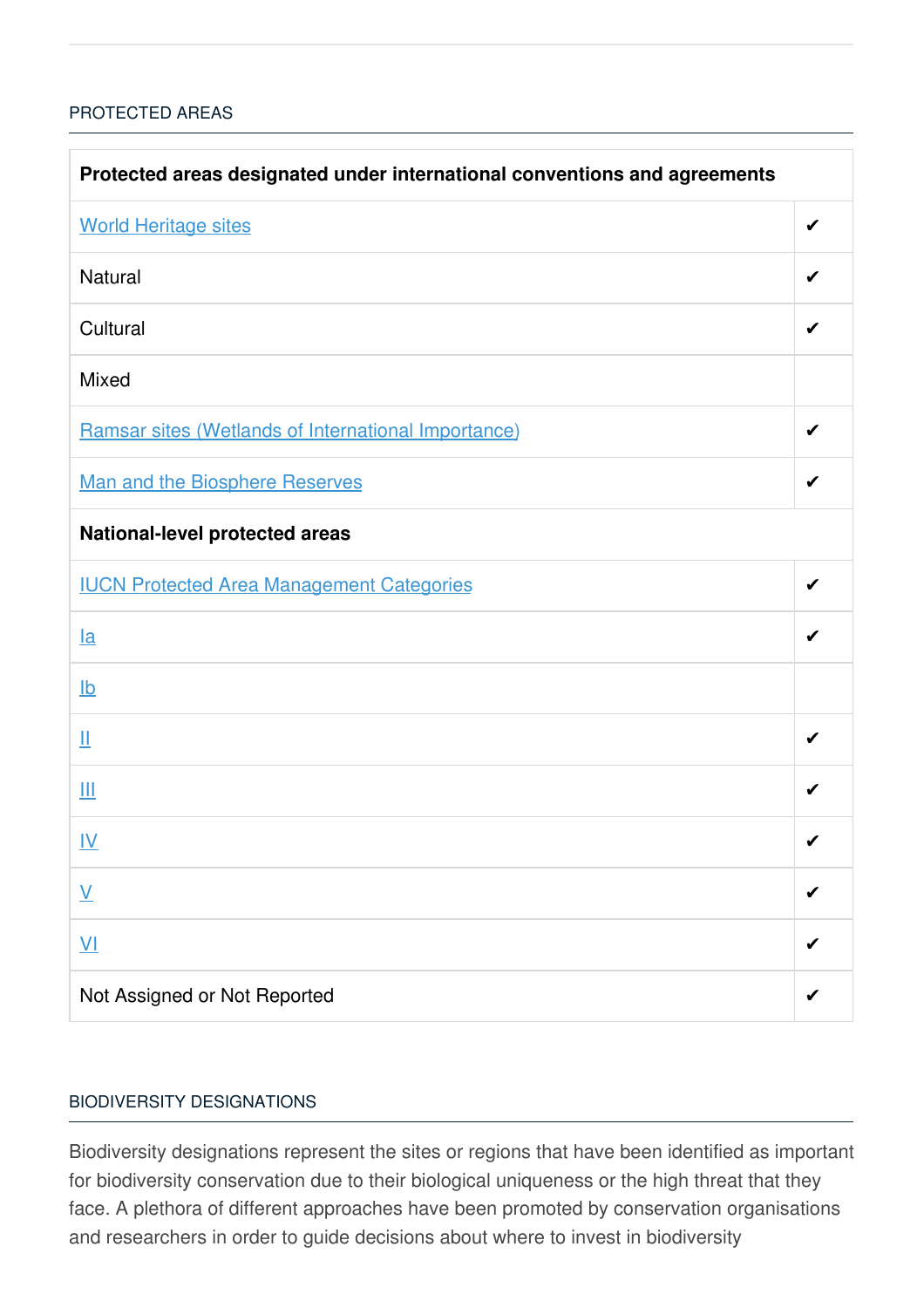conservation. These approaches use globally consistent criteria and available data in order to identify and classify sites. The designations themselves do not confer protected area status, but many of the sites identified may partly or fully overlap with a protected area designation on-ground.

| <b>Key Biodiversity Areas</b>             | ✔ |
|-------------------------------------------|---|
| <b>Alliance for Zero Extinction Sites</b> | ✔ |
| <b>Crisis Ecoregions</b>                  | ✔ |
| <b>Centres of Plant Diversity</b>         | ✔ |
| <b>Endemic Bird Areas</b>                 | ✔ |
| <b>Global 200 Ecoregions</b>              | ✔ |
| <b>High Biodiversity Wilderness Areas</b> | ✔ |
| <b>Intact Forest Landscapes</b>           | ✔ |
| <b>Last of the Wild</b>                   | ✔ |

# [CONVENTIONS](javascript:void(0)) AND TREATIES

Important conventions and multi-lateral agreements that relate to biodiversity and the environment.

| <b>Convention on Biological Diversity (CBD)</b>                                                   | <b>Ratification</b>  |
|---------------------------------------------------------------------------------------------------|----------------------|
| <b>Convention on International Trade in Endangered Species of Wild Fauna</b><br>and Flora (CITES) | <b>Ratification</b>  |
| <b>Convention on the Conservation of Migratory Species of Wild Animals</b><br>(CMS)               |                      |
| International Convention for the Regulation of Whaling (ICRW)                                     | Adherence            |
| <b>International Plant Protection Convention (IPPC)</b>                                           | Contracting<br>party |
| <b>International Convention for the Prevention of Pollution from Ships</b>                        | H: III; IV; V;       |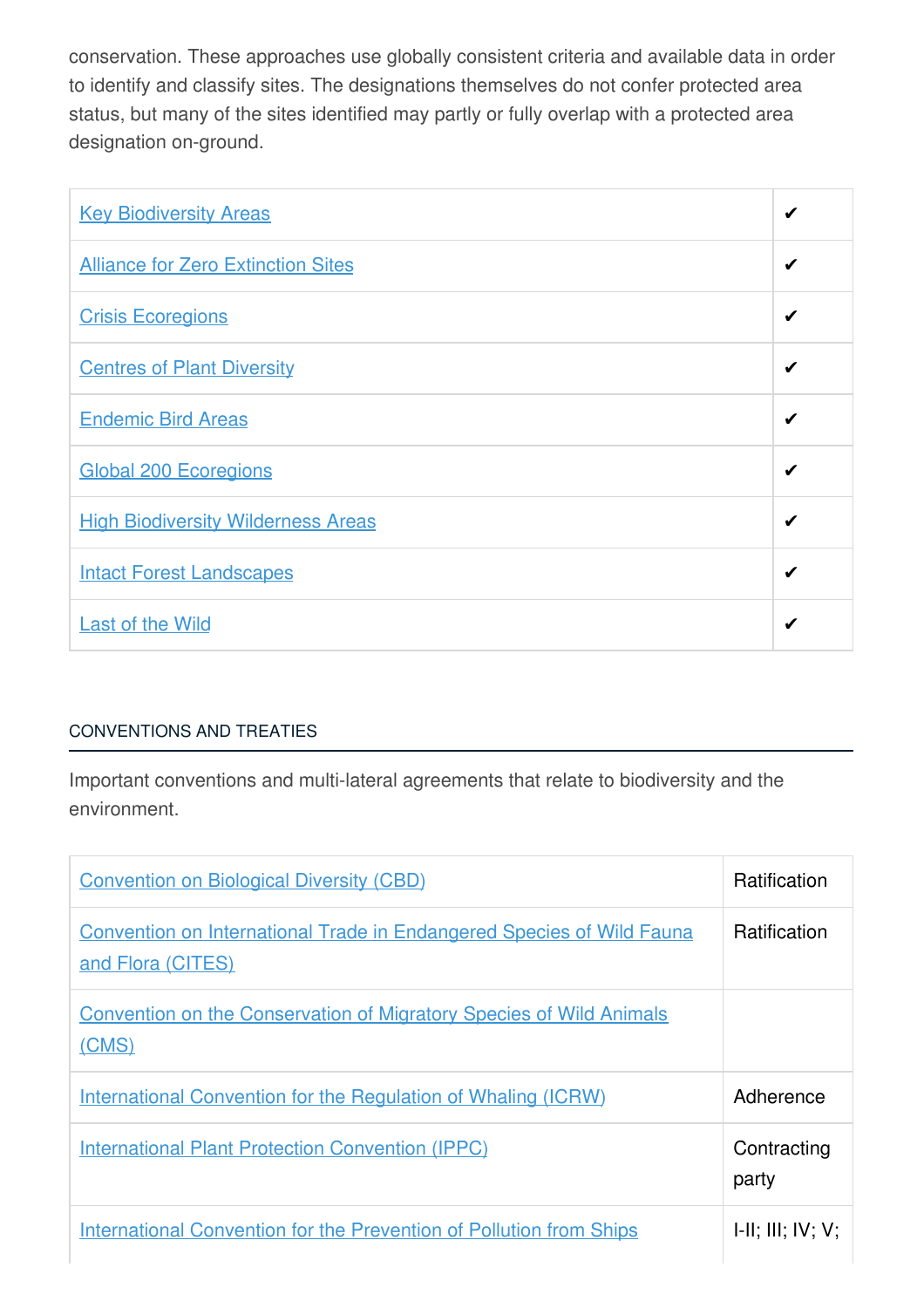| (MARPOL Convention)                                                                               | VI                  |
|---------------------------------------------------------------------------------------------------|---------------------|
| <b>International Treaty on Plant Genetic Resources for Food and Agriculture</b><br>(Plant Treaty) | <b>Ratification</b> |
| <b>Convention on Wetlands of International Importance (Ramsar Convention)</b>                     | Entry into<br>force |
| United Nations Convention on the Law of the Sea (UNCLOS)                                          | <b>Ratification</b> |
| Chapter XXI 3. Convention on Fishing and Conservation of the Living<br>Resources of the High Seas |                     |
| <b>World Heritage Convention</b>                                                                  | Acceptance          |
| <b>Antarctic Treaty</b>                                                                           | Accession           |

#### OTHER [MEMBERSHIP](javascript:void(0))

| <b>Arctic Council</b>               |        |
|-------------------------------------|--------|
| International Maritime Organisation | Member |
| <b>IPBES</b>                        | Member |
| <b>IPCC</b>                         | Member |
| <b>OECD</b>                         |        |

# [REFERENCES](javascript:void(0)) & WEBSITE

Links

[InforMEA](http://www.informea.org/countries/BR) Brazil country page